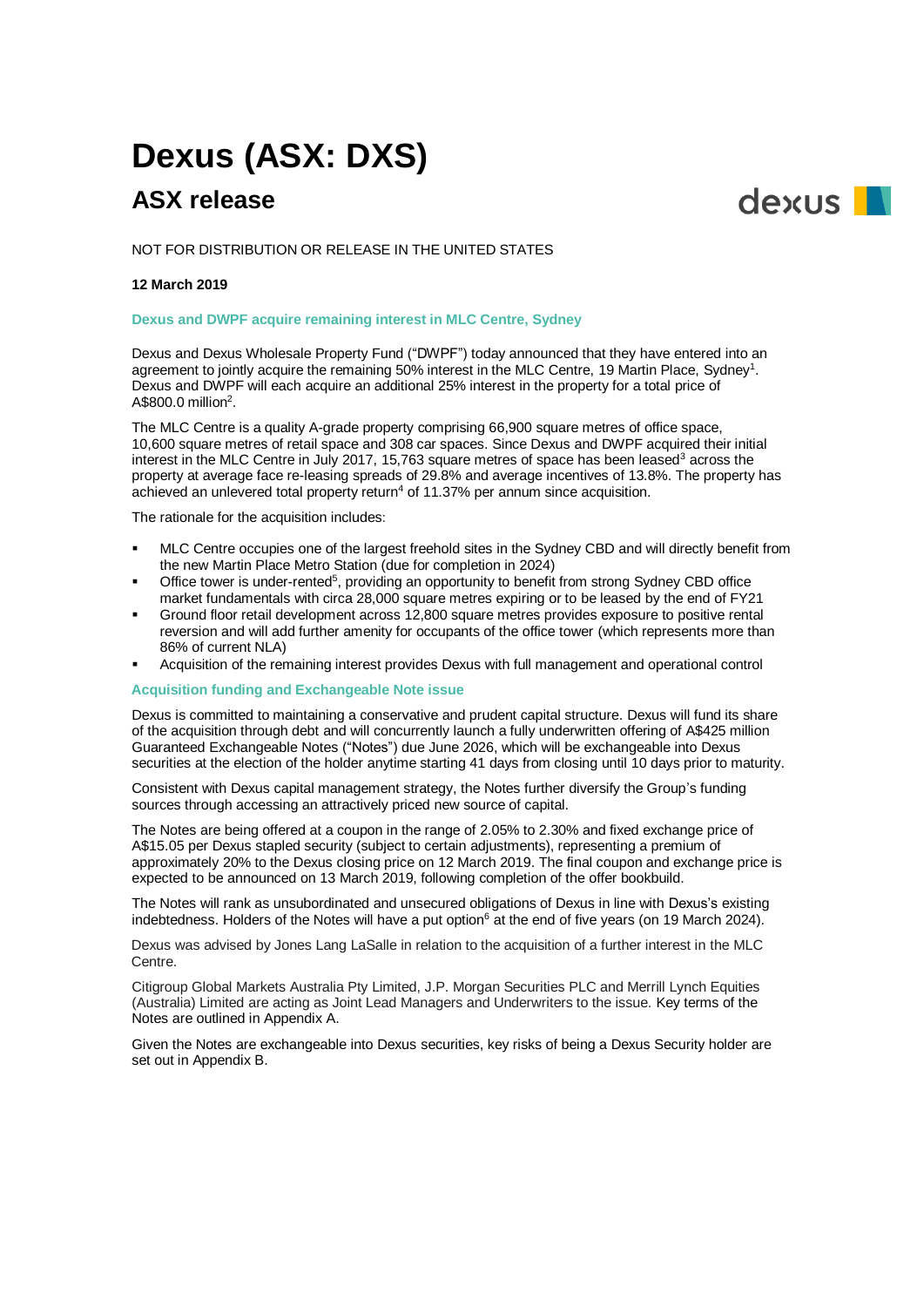## **Pro-forma financial impact**

Post-acquisition Dexus's pro forma gearing is expected to increase by 90 basis points to 24.6%<sup>7</sup>. The acquisition is expected to have an immaterial impact on distributions in FY19. Dexus maintains its FY19 guidance<sup>8</sup> of distribution per security growth of circa 5%.

#### **For further information please contact:**

Investor Relations Rowena Causley +61 2 9017 1390 +61 416 122 383 rowena.causley@dexus.com Media Relations Louise Murray +61 2 9017 1446 +61 403 260 754 louise.murray@dexus.com

### **About Dexus**

Dexus is one of Australia's leading real estate groups, proudly managing a high quality Australian property portfolio valued at \$28.9 billion. We believe that the strength and quality of our relationships is central to our success and are deeply committed to working with our customers to provide spaces that engage and inspire. We invest only in Australia, and directly own \$13.9 billion of office and industrial properties. We manage a further \$15.0 billion of office, retail, industrial and healthcare properties for third party clients. The group's \$5.2 billion development pipeline provides the opportunity to grow both portfolios and enhance future returns. With 1.7 million square metres of office workspace across 53 properties, we are Australia's preferred office partner. Dexus is a Top 50 entity by market capitalisation listed on the Australian Securities Exchange (trading code: DXS) and is supported by 27,000 investors from 19 countries. With more than 30 years of expertise in property investment, development and asset management, we have a proven track record in capital and risk management, providing service excellence to tenants and delivering superior risk-adjusted returns for investors. www.dexus.com

#### **Download the Dexus IR app**

Download the Dexus IR app to your preferred mobile device to gain instant access to the latest stock price, ASX Announcements, presentations, reports, webcasts and more.

Dexus Funds Management Ltd ABN 24 060 920 783, AFSL 238163, as Responsible Entity for Dexus (ASX: DXS)

#### **Notes Offer Restrictions**

This release does not constitute an offer to sell, or the solicitation of an offer to buy, any securities in the United States or to any "U.S. person" (as defined in Regulation S under the U.S. Securities Act of 1933, as amended (the Securities Act)) (U.S. Person) and may not be distributed or released in the United States or to, or for the account or benefit of, any U.S. Person. The Notes to be offered and sold have not been and will not be registered under the Securities Act, or under the securities laws of any state or other jurisdiction of the United States and may not be offered or sold, directly or indirectly, in the United States or to, or for the account of any U.S. Person, except in compliance with the registration requirements of the Securities Act and any other applicable securities laws of any state or other jurisdiction of the United States (which Dexus has no obligation to do or procure) or pursuant to an exemption from, or in a transaction exempt from or not subject to, such registration requirements and any other applicable securities laws.

 $\overline{a}$ 

<sup>1.</sup> Dexus and DWPF each hold an existing 25% interest in the MLC Centre and have each agreed to acquire an additional 25% interest.

<sup>2.</sup> Reflects acquisition price for remaining 50% interest and excludes acquisition costs.

<sup>3</sup> Includes Heads of Agreement signed post 31 December 2018.

<sup>4.</sup> Represents unlevered total property return percent per annum from acquisition to 31 December 2018 (excluding acquisition costs). 5. Under-rented means that current passing rent is below Dexus's assessment of current market rent.

<sup>6.</sup> Holders of the Notes will have a put option at the end of five years (19 March 2024) allowing them to have their Notes redeemed for the outstanding principal balance together with any accrued but unpaid interest.

<sup>7.</sup> Pro forma 31 December 2018 look-through gearing including the acquisition of the increased interest in the MLC Centre described in this announcement and the divestment of 11 Talavera Road, Macquarie Park for \$231.2 million (net sale proceeds before transactions costs).

<sup>8.</sup> Barring unforeseen circumstances, guidance is supported by the following assumptions: Impacts of announced divestments and acquisitions; FFO per security growth of circa 3%, underlying FFO per security growth of circa 3% underpinned by Dexus office portfolio like-for-like growth of 4-5%, Dexus industrial portfolio like-for-like income growth of 2.5-3.5%, management operations FFO and cost of debt broadly in line with FY18; trading profits of \$35-40 million net of tax; maintenance capex, cash incentives, leasing costs and rent free incentives of \$155-165 million; and excluding any further transactions.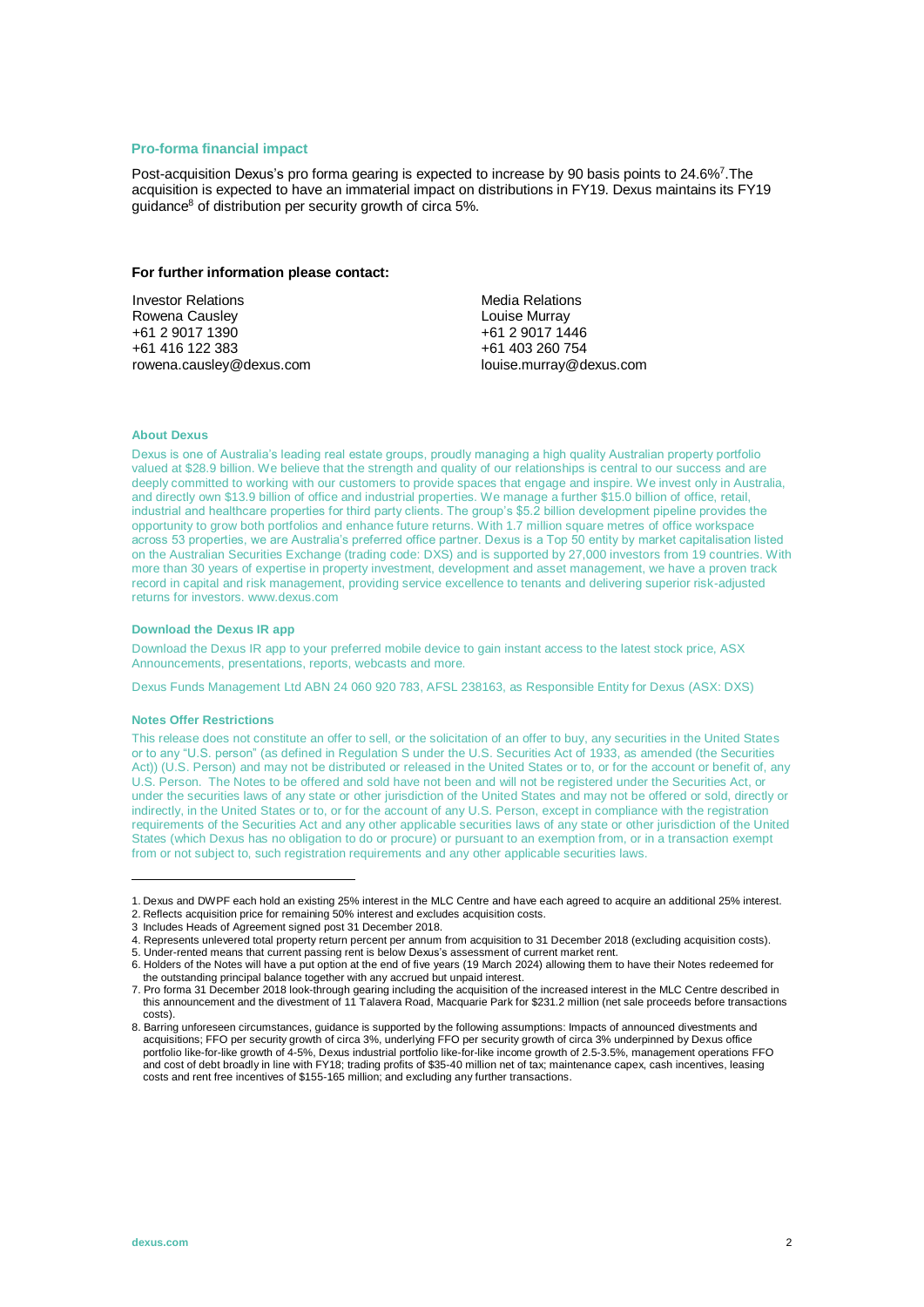# dexus |

# **Appendix A – Key terms of the Exchangeable Notes**

| <b>Issuer</b>                    | Dexus Finance Pty Ltd.                                                                                                                                                                                                                                                                                         |
|----------------------------------|----------------------------------------------------------------------------------------------------------------------------------------------------------------------------------------------------------------------------------------------------------------------------------------------------------------|
| Guarantors                       | The Guarantors are the same Guarantors as for Dexus's existing Australian<br>Dollar MTNs and USPP bonds.                                                                                                                                                                                                       |
| Currency                         | <b>AUD</b>                                                                                                                                                                                                                                                                                                     |
| <b>Issue Size</b>                | A\$425 million                                                                                                                                                                                                                                                                                                 |
| <b>Status</b>                    | Direct, unsubordinated and unsecured obligations of the Issuer and<br>Guarantors (pari passu with all other unsecured and unsubordinated<br>obligations of the Issuer and the Guarantors).                                                                                                                     |
| Maturity                         | On or about 19 June 2026                                                                                                                                                                                                                                                                                       |
| <b>Investor Put</b>              | On or about 19 March 2024                                                                                                                                                                                                                                                                                      |
| Coupon                           | 2.05%-2.30% per annum, payable quarterly in arrears                                                                                                                                                                                                                                                            |
| Exchange premium                 | Approximately 20% premium to Dexus's closing price on 12 March 2019                                                                                                                                                                                                                                            |
| Exchange Period                  | Exchangeable into Stapled Securities of Dexus (DXS AU) at the option of<br>holders anytime starting 41 days from closing until 10 days prior to maturity                                                                                                                                                       |
| <b>Distribution Protection</b>   | Adjustment to the Exchange Price in the event of an Extraordinary<br>Distribution. Extraordinary Distribution is the amount by which the total cash<br>distribution in a financial year exceeds on a per unit of Stapled Securities<br>basis, the following amounts:                                           |
|                                  | In respect of Financial Year end Threshold Amount (AUD)<br>$50$ cents <sup>1</sup><br>June 30, 2019<br>June 30, 2020<br>52 cents<br>June 30, 2021<br>54 cents<br>June 30, 2022<br>56 cents<br>June 30, 2023<br>59 cents<br>June 30, 2024<br>61 cents<br>June 30, 2025<br>64 cents<br>June 30, 2026<br>66 cents |
| <b>Cash Alternative Election</b> | Yes, the Issuer may, in full or in part, elect to make payment of the Cash<br>Alternative Amount to exchanging Noteholders in lieu of delivering Stapled<br>Securities.                                                                                                                                        |
| Covenants / Provisions           | Standard provisions including negative pledge, anti-dilution protection,<br>change of control, and cross default.                                                                                                                                                                                              |
| Listing Exchange                 | Application will be made to list on the Open Market segment of the Frankfurt<br>Stock Exchange.                                                                                                                                                                                                                |

1. Inclusive of A\$0.272 already paid.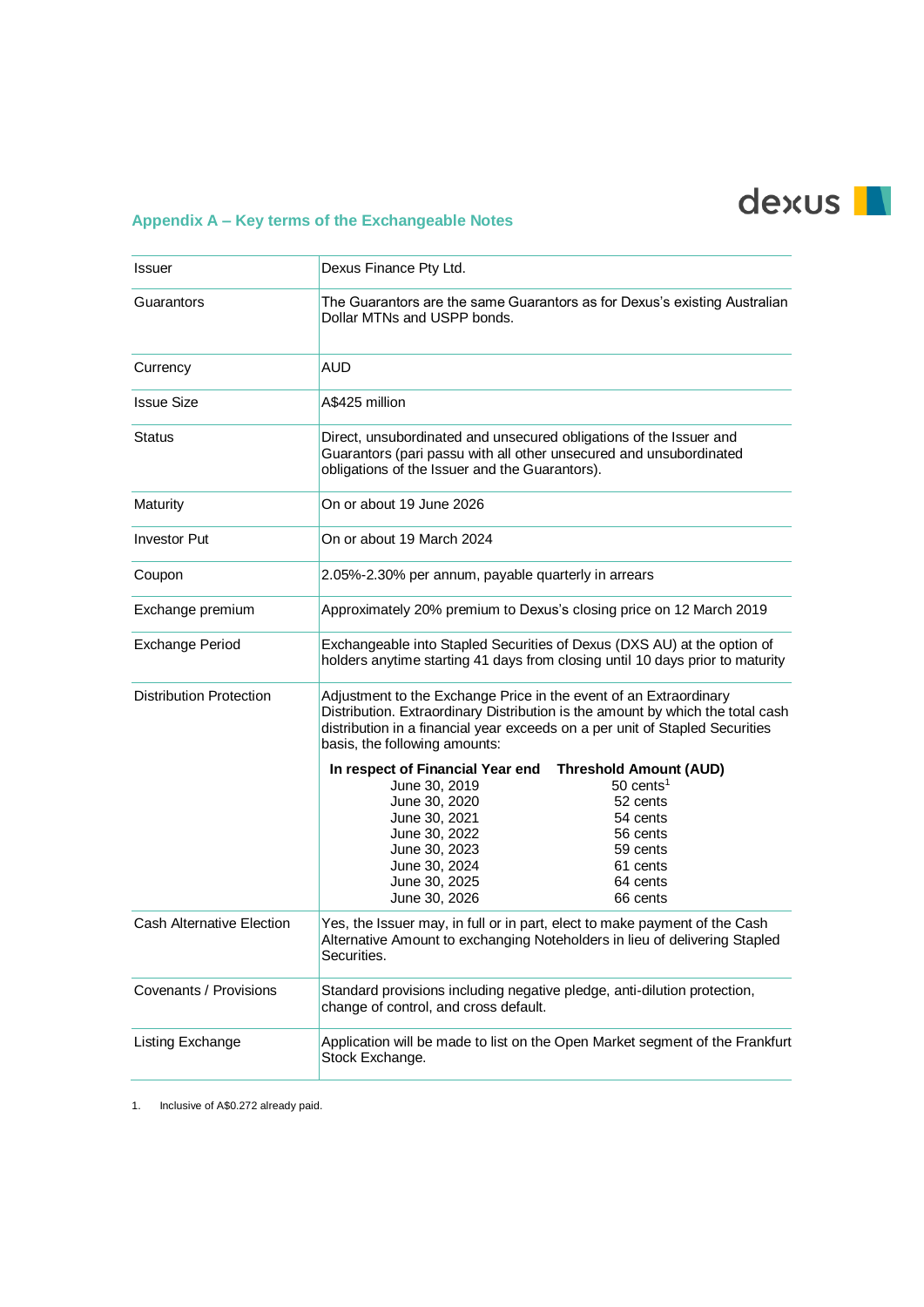# **Appendix B – Risk Factors**

An investment in Dexus has a number of risks. Key risks relating to this investment are summarised in the table below. This is a non-exhaustive list of risks. Dexus stapled security holders ("**Stapled Security holders**") and prospective investors should seek their own professional tax, financial and legal advice about the risks that may be associated with an investment in Dexus.

## **Dexus specific risks**

| <b>Acquisition and</b><br><b>business</b><br>opportunities | At any time, Dexus may be undertaking due diligence on a number of<br>potential acquisition opportunities both on its own account and with joint<br>venture parties. When Dexus proceeds with any opportunity, it is possible<br>that Dexus may not uncover issues that may later have an adverse impact on<br>Dexus. Risks which may arise in pursuing new opportunities or acquisitions<br>which may adversely affect Dexus's future value or profitability, include:<br>any of the acquisition or business opportunities performing below<br>expectations;<br>capital expenditure required in any of the acquisition or business<br>opportunities being greater than expected;<br>a breakdown in the relationship with a joint venture partner; or<br>a downturn in the relevant local market conditions. |
|------------------------------------------------------------|--------------------------------------------------------------------------------------------------------------------------------------------------------------------------------------------------------------------------------------------------------------------------------------------------------------------------------------------------------------------------------------------------------------------------------------------------------------------------------------------------------------------------------------------------------------------------------------------------------------------------------------------------------------------------------------------------------------------------------------------------------------------------------------------------------------|
| <b>Development</b>                                         | Dexus has several development projects underway. Under certain contracts                                                                                                                                                                                                                                                                                                                                                                                                                                                                                                                                                                                                                                                                                                                                     |
| <b>activities</b>                                          | entered into under these development projects, the contractors assume the<br>financial risks relating to completion delays and cost overruns except for<br>tenant and owner requested contract variations. Dexus has also obtained<br>performance guarantees from its contractors. However, there can be no<br>assurance that Dexus will not be adversely impacted by the failure of a<br>contractor to deliver the project as agreed. Where certain development<br>projects are only partially leased, there is no income guarantee on any<br>remaining vacancies at practical completion.                                                                                                                                                                                                                  |
|                                                            | Dexus has entered into several tenancy agreements for certain development<br>projects. While Dexus believes that it will be able to secure tenants for the<br>remaining vacancies, there can be no guarantee that Dexus will be able to do<br>SO.                                                                                                                                                                                                                                                                                                                                                                                                                                                                                                                                                            |
|                                                            | The earnings, cash flows and valuations of certain development projects are<br>impacted by a number of factors including construction costs, scheduled<br>completion dates, assumed post-completion occupancy, assumed rentals<br>achieved and the ability of tenants to meet rental obligations. Dexus has a<br>pipeline of future and prospective development projects which have not yet<br>commenced and in some instances, which have not yet secured necessary<br>authority approvals and consents. There is no certainty that these approvals<br>will be secured or that the projects will be activated.                                                                                                                                                                                              |
| <b>Refinancing</b><br>requirements                         | Dexus is exposed to risks relating to the refinancing of existing debt<br>instruments and facilities.                                                                                                                                                                                                                                                                                                                                                                                                                                                                                                                                                                                                                                                                                                        |
|                                                            | Dexus has \$350 million of debt maturing in the 12 months from the date of<br>this notice (including Dexus's share of repayment obligations from its 50%<br>ownership in Dexus Office Trust Australia, on a look-through basis). It may<br>be difficult for Dexus to refinance all or some of these and other debt<br>maturities.                                                                                                                                                                                                                                                                                                                                                                                                                                                                            |
|                                                            | Further, if some or all of these debt maturities can be refinanced, these may<br>be on less favourable terms than is currently the case.                                                                                                                                                                                                                                                                                                                                                                                                                                                                                                                                                                                                                                                                     |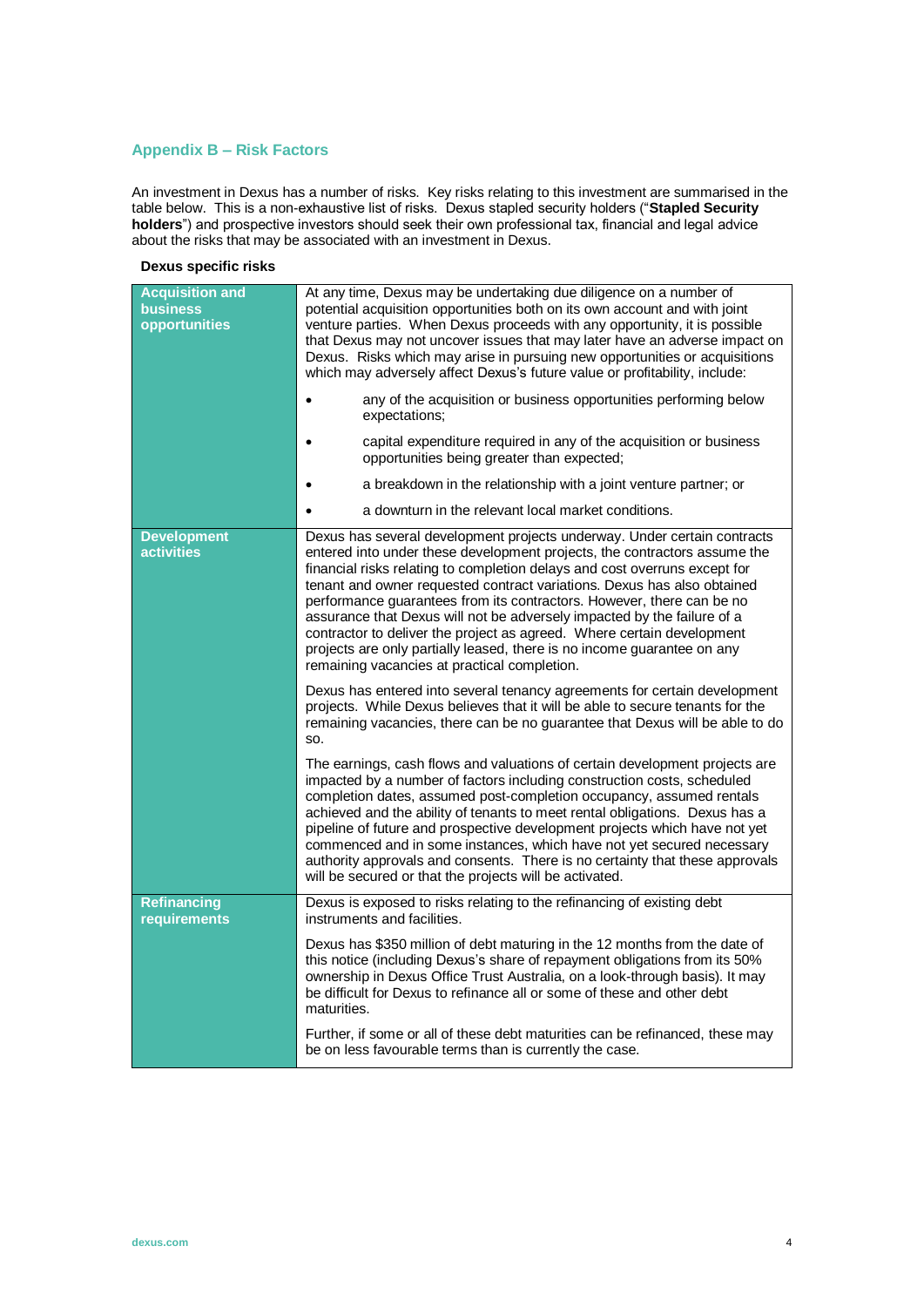| <b>Availability of capital</b><br>(including debt<br>finance)          | Real estate investment and development is highly capital intensive.                                                                                                                                                                                                                                                                                                                                                                                                                                                                                               |
|------------------------------------------------------------------------|-------------------------------------------------------------------------------------------------------------------------------------------------------------------------------------------------------------------------------------------------------------------------------------------------------------------------------------------------------------------------------------------------------------------------------------------------------------------------------------------------------------------------------------------------------------------|
|                                                                        | Dexus's ability to raise funds in the future (including obtaining additional debt<br>finance to fund acquisitions and ensuring sufficient debt funding headroom is<br>retained within its capital management policies) on favourable terms depends<br>on a number of factors including general economic conditions, political,<br>capital and credit market conditions and the reputation, performance and<br>financial strength of Dexus's business. Many of these factors are outside<br>Dexus's control and may increase the cost and availability of capital. |
|                                                                        | Dexus holds an investment grade credit rating from Standard & Poor's of A-<br>(Stable) and holds an investment grade credit rating of A3 from Moody's.<br>Any downgrade to Dexus's credit rating may impact access to capital.                                                                                                                                                                                                                                                                                                                                    |
| <b>Impact of financing</b><br>covenants                                | Dexus's financiers require Dexus to maintain certain gearing and other ratios<br>under various debt covenants. As at the date of this notice, Dexus was in<br>compliance with all covenants under its debt facilities. In the event that these<br>covenants are breached, financiers may seek to exercise enforcement rights<br>under debt documentation.<br>No financiers' rights under Dexus's current debt facilities are triggered as a                                                                                                                       |
|                                                                        | result of adverse market capitalisation movements.                                                                                                                                                                                                                                                                                                                                                                                                                                                                                                                |
| <b>Impact of interest</b><br>rates                                     | Dexus's interest cost on floating rate debt will increase if benchmark interest<br>rates increase. This would reduce earnings and cash flow available for<br>distribution to Stapled Securityholders.                                                                                                                                                                                                                                                                                                                                                             |
|                                                                        | Dexus manages its exposure to adverse fluctuations in floating interest rates<br>by entering into interest rate hedge instruments, however the impact of<br>interest rate hedging may be negative, depending on the extent, timing or<br>direction of movements in underlying rates.                                                                                                                                                                                                                                                                              |
| <b>Financial forecasts</b><br>and forward looking<br><b>statements</b> | There is no guarantee that the assumptions contained within forward-looking<br>statements or estimates (including as to Dexus's future earnings and<br>earnings guidance) released to the market will ultimately prove to be<br>accurate. The forward-looking statements and forecasts depend on a variety<br>of factors, many of which are beyond Dexus's control.                                                                                                                                                                                               |

# **Australian Real Estate Investment Trust ("A-REIT") sector risks**

| <b>Illiquid assets</b>                                                | Property assets are by their nature illiquid investments. If property assets<br>are required to be disposed in order to raise liquidity, it may not be possible<br>to dispose of assets in a timely manner or at an optimal price. This may<br>affect net tangible assets or the market price of Dexus stapled securities.                                                                                                                                                                                                             |
|-----------------------------------------------------------------------|----------------------------------------------------------------------------------------------------------------------------------------------------------------------------------------------------------------------------------------------------------------------------------------------------------------------------------------------------------------------------------------------------------------------------------------------------------------------------------------------------------------------------------------|
| <b>Returns from</b><br><b>investments</b>                             | The value, expectations of capital growth, and returns from Dexus's property<br>assets will fluctuate depending on property market conditions. Rental and<br>occupancy levels may change as a result of changes in the property market<br>and general economic conditions (including conditions relating to retail,<br>office, logistics and business park and development assets), and this may<br>affect the distributions paid by Dexus and the market price of Dexus stapled<br>securities.                                        |
|                                                                       | The ability to procure tenants (including timing and rental paid), demand for<br>property from investors and the expenses in operating, refurbishing and<br>maintaining properties, may influence the value of Dexus's assets. The<br>supply of competing buildings, both existing and new, may also affect the<br>ability to secure lease renewals, retain existing tenants or obtain new<br>tenants. If Dexus cannot negotiate lease renewals or maintain existing lease<br>terms, income and book values may be adversely impacted. |
| <b>Changing investor</b><br>demand for property<br><b>investments</b> | The demand for property and listed property securities may change as<br>investor preferences for particular sectors and asset classes change.<br>The demand for property as an asset class changes over time and can be<br>influenced by general economic factors such as interest rates, stock market<br>cycles and exchange rates.                                                                                                                                                                                                   |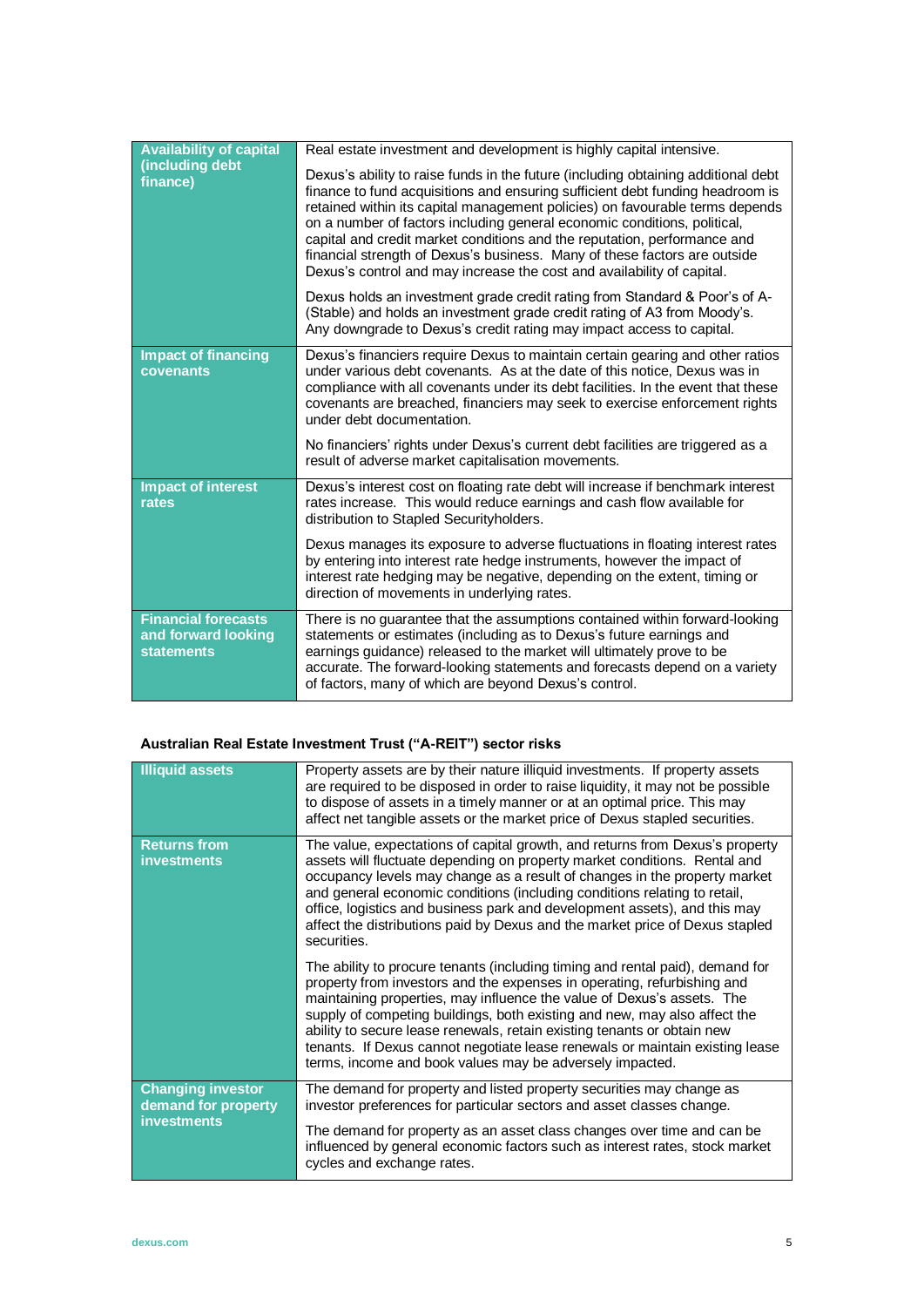| <b>Asset and land values</b>         | Asset values are affected by many factors including prevailing market<br>conditions, risk appetite, volume of sales, the ability to procure tenants,<br>contracted rental returns, operating, maintenance and refurbishment<br>expenses and the funding environment.<br>From time to time unanticipated events occur that affect the value of land or<br>development costs which may in turn affect the financial returns from<br>property investment, projects and property related business.                                                            |
|--------------------------------------|-----------------------------------------------------------------------------------------------------------------------------------------------------------------------------------------------------------------------------------------------------------------------------------------------------------------------------------------------------------------------------------------------------------------------------------------------------------------------------------------------------------------------------------------------------------|
| <b>Time delays</b>                   | Development approvals, slow decision making by counterparties, complex<br>construction specifications and changes to design briefs, legal issues and<br>other documentation changes may give rise to delays in completion of<br>projects, loss of revenue and cost overruns. Additionally, delays in<br>completion of projects may in turn, result in liquidated damages and<br>termination of lease agreements and pre-sale agreements.                                                                                                                  |
|                                      | Other time delays which may arise in relation to construction and<br>development projects include supply of labour, scarcity of construction<br>materials, lower than expected productivity levels, inclement weather<br>conditions, land contamination, difficult site access or industrial relations<br>issues.                                                                                                                                                                                                                                         |
|                                      | Objections raised by community interest groups, environmental groups and<br>neighbours may also delay the granting or planning approvals or the overall<br>progress of a project motion. Major infrastructure requirements or<br>unanticipated environmental issues may affect financial returns.                                                                                                                                                                                                                                                         |
| <b>Property leasing</b>              | There is a risk that tenants default on their rent or other obligations under<br>leases, leading to capital losses or a reduction in income from those assets.<br>This risk can be greater where there is a higher tenant concentration.                                                                                                                                                                                                                                                                                                                  |
|                                      | There is also a risk that it may not be possible to negotiate lease renewals or<br>maintain existing lease terms. If this occurs, income and book values may<br>be adversely impacted.                                                                                                                                                                                                                                                                                                                                                                    |
| <b>Counterparty / credit</b><br>risk | A-REITs are exposed to the risk that third parties, such as tenants,<br>developers, service providers and financial counterparties (including in<br>relation to debt and foreign exchange and interest rate hedging instruments)<br>and other contracts may not be willing or able to perform their obligations.                                                                                                                                                                                                                                          |
| <b>Fixed nature of costs</b>         | Many costs associated with the ownership and management of property<br>assets are fixed in nature. The value of assets may be adversely affected if<br>the income from the asset declines and these fixed costs remain unchanged.                                                                                                                                                                                                                                                                                                                         |
| <b>Capital expenditure</b>           | A-REITs are exposed to the risk of unforeseen capital expenditure<br>requirements in order to maintain the quality of the buildings and tenants.                                                                                                                                                                                                                                                                                                                                                                                                          |
| Environmental<br>matters             | A-REITs are exposed to a range of environmental risks which may result in<br>project delays or additional expenditure. In such situations, they may be<br>required to undertake remedial works and potentially be exposed to third<br>party liability claims and/or environmental liabilities such as penalties and<br>fines.                                                                                                                                                                                                                             |
| <b>Insurance</b>                     | A-REITs purchase insurance, customarily carried by property owners,<br>managers, developers and construction entities that provides a degree of<br>protection for its assets, liabilities and people. Such policies include material<br>damage of assets, contract works, business interruption, general and<br>professional liability and workers compensation. There are however certain<br>risks that are uninsurable (e.g. nuclear, chemical or biological incidents) or<br>risks where the insurance coverage is reduced (e.g. cyclone, earthquake). |
|                                      | A-REITs may face risk associated with the financial strength of their insurers<br>to meet indemnity obligations when called upon which could have an adverse<br>impact on earnings.                                                                                                                                                                                                                                                                                                                                                                       |
|                                      | Further, insurance may be materially detrimentally affected by economic<br>conditions so that insurance becomes more expensive or in some cases,<br>unavailable.                                                                                                                                                                                                                                                                                                                                                                                          |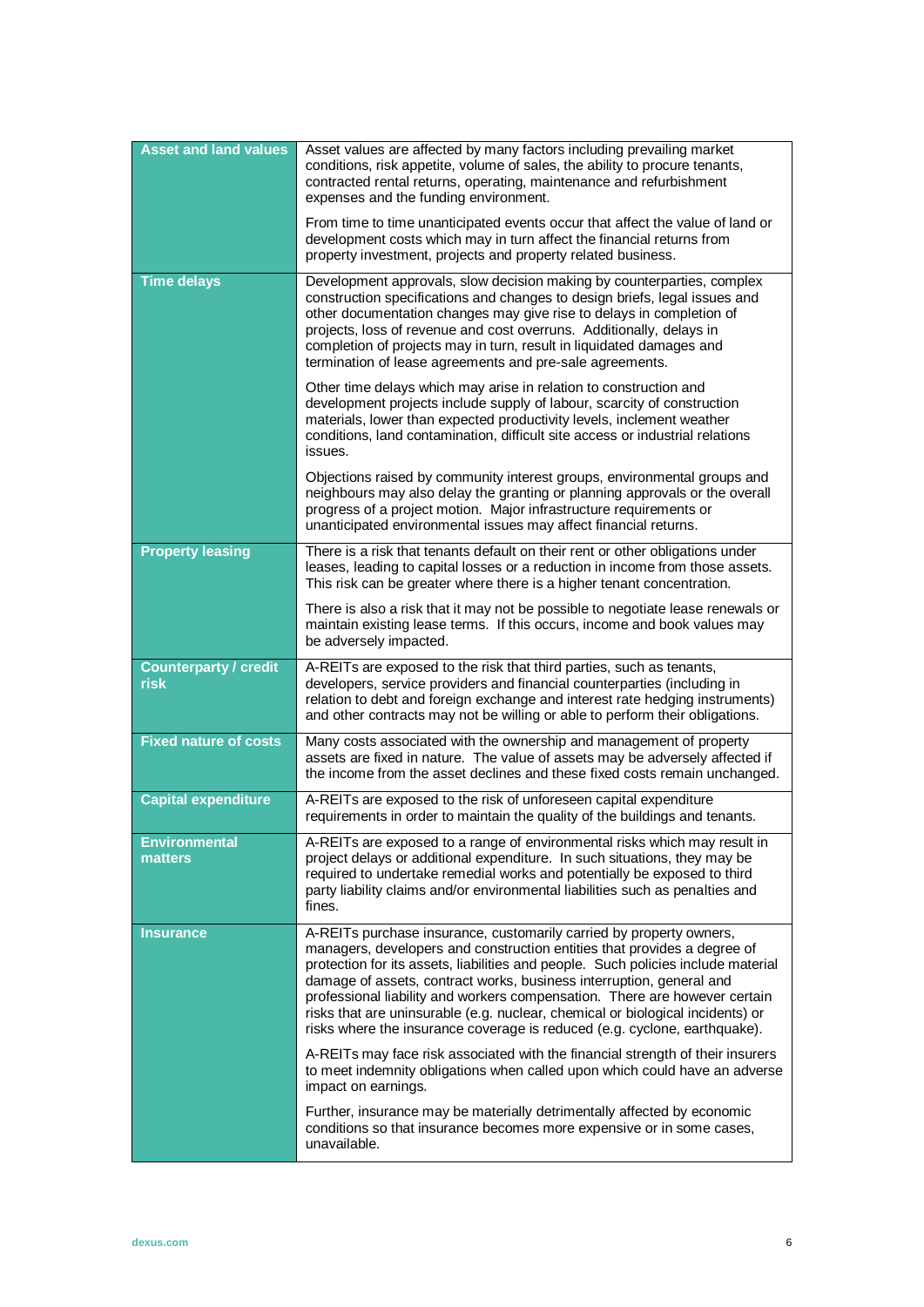| <b>Regulatory issues</b> | Changes in relevant laws, accounting standards, other legal, legislative and<br>administrative regimes, and government policies (including Government<br>fiscal, monetary and regulatory policies), may have an adverse affect on the<br>assets, operations and ultimately, the financial performance of Dexus. These<br>factors may ultimately affect Dexus's financial position and performance and<br>the market price of Dexus stapled securities.                                                                                                                                                                                                                                                                                                                                  |
|--------------------------|-----------------------------------------------------------------------------------------------------------------------------------------------------------------------------------------------------------------------------------------------------------------------------------------------------------------------------------------------------------------------------------------------------------------------------------------------------------------------------------------------------------------------------------------------------------------------------------------------------------------------------------------------------------------------------------------------------------------------------------------------------------------------------------------|
| <b>Taxation</b>          | Changes in tax law (including goods and services taxes and stamp duties),<br>or changes in the way taxation laws are interpreted may impact the future tax<br>liabilities of Dexus and/or Stapled Security holders. Under current income<br>tax legislation, Dexus's "flow-through" trusts are generally not liable for<br>Australian income tax, including capital gains tax. Should the actions or<br>activities of one of Dexus's "flow-through" trusts (or their controlled entities)<br>cause the relevant trust to fall within the operative provisions of Division 6C<br>of Part III of the Income Tax Assessment Act 1936 (Cth), the relevant trust<br>may be taxed on its (taxable) income at a rate which is currently equivalent to<br>the corporate income tax rate of 30%. |
|                          | Dexus's "flow-through" trusts currently qualify as withholding managed<br>investment trusts such that the taxable part of the distributions to non-<br>residents in certain jurisdictions, are subject to a withholding tax rate of 15%.<br>Some requirements to qualify as a withholding managed investment trust are<br>outside of Dexus's control, including the requirement that no non-resident<br>individual has a 10% or greater stake in the group. Although Dexus does not<br>expect this to occur, if Dexus's "flow-through" trusts cease to qualify as<br>withholding managed investment trusts then the rate of tax imposed on non-<br>resident Stapled Securityholders could increase.                                                                                     |
|                          | The attribution managed investment trusts ("AMITs") regime under the<br>Income Tax Assessment Act 1997 (Cth) is intended to improve the operation<br>of the taxation law for AMITs by increasing certainty, allowing greater<br>flexibility and reducing compliance costs. Dexus's "flow-through" trusts<br>elected to be AMITs on and from<br>1 July 2016.                                                                                                                                                                                                                                                                                                                                                                                                                             |
|                          | Under the AMIT regime it is not a requirement that security holders be<br>presently entitled to all of the income of a trust in order to prevent the trustee<br>of the AMIT being subject to tax. The AMIT regime imposes the liability for<br>income tax upon Stapled Securityholders by reference to fair and reasonable<br>allocations made by the trustee of the AMIT and continues to treat such<br>trusts as "flow-through" trusts. The AMIT regime also includes provisions<br>which can impose tax on the trustee of an AMIT, including in respect of<br>certain non-arm's length income or where the trustee fails to fully attribute the<br>determined trusts components of the AMIT to Stapled Securityholders.                                                              |

# **Other general risks**

| <b>Inflation</b>                    | Higher than expected inflation rates generally or specific to the property<br>sector could be expected to increase operating costs and development costs.                                                                       |
|-------------------------------------|---------------------------------------------------------------------------------------------------------------------------------------------------------------------------------------------------------------------------------|
| <b>Litigation and</b><br>disputes   | Disputes and litigation may arise from time to time in the course of business<br>activities. There is a risk that material or costly disputes or litigation could<br>adversely affect financial performance and security value. |
| <b>Competition</b>                  | Dexus faces competition from other property groups active in Australia.<br>Such competition could lead to the following adverse outcomes:                                                                                       |
|                                     | loss of tenants to competitors;                                                                                                                                                                                                 |
|                                     | a reduction in rents; and<br>٠                                                                                                                                                                                                  |
|                                     | an inability to secure new tenants resulting in an oversupply of<br>space.                                                                                                                                                      |
| <b>Reliance on key</b><br>personnel | Dexus is reliant on a number of key personnel. Loss of such personnel, or<br>inability to attract suitably qualified personnel, may have a material adverse<br>impact on Dexus's performance.                                   |